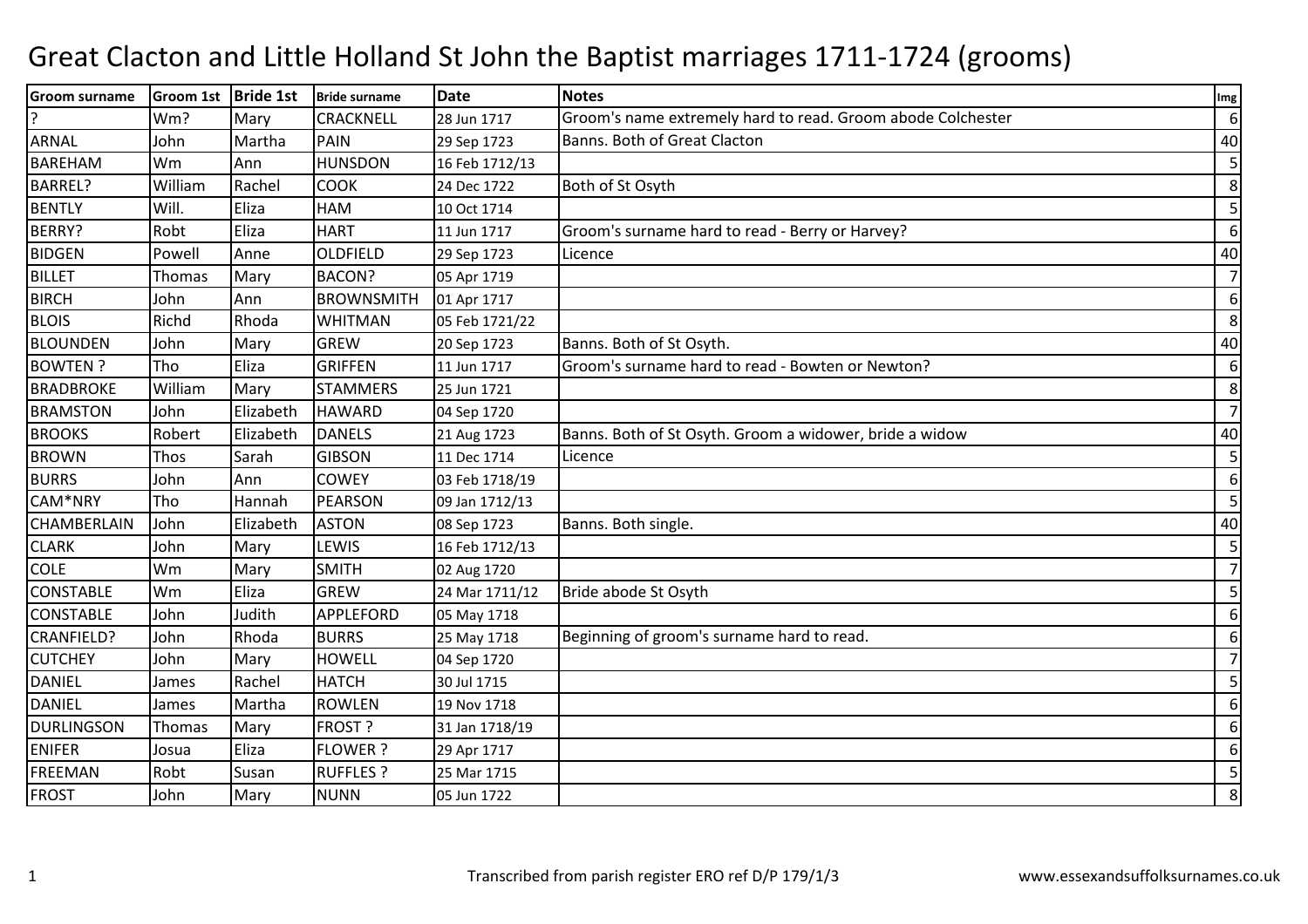## Great Clacton and Little Holland St John the Baptist marriages 1711-1724 (grooms)

| <b>Groom surname</b> | Groom 1st   Bride 1st |           | <b>Bride surname</b> | <b>Date</b>    | <b>Notes</b>                                                                        | Img                     |
|----------------------|-----------------------|-----------|----------------------|----------------|-------------------------------------------------------------------------------------|-------------------------|
| <b>GIBB</b>          | John                  | Mary      | <b>HEDGE</b>         | 08 Jun 1712    | Licence. Bride's surname unclear - could be Hedge or Sledge. Bride abode St Osyth   | $\mathsf{5}$            |
|                      |                       |           |                      |                |                                                                                     |                         |
| <b>GIBB</b>          | John                  | Mary      | <b>SLEDGE</b>        | 08 Jun 1712    | Licence. Bride's surname unclear - could be Hedge or Sledge. Bride abode St Osyth   | $\mathbf{5}$            |
| <b>GILL</b>          | Moses                 | Mary      | <b>REED</b>          | 05 Jun 1721    |                                                                                     | $\bf 8$                 |
| <b>GOBBET</b>        | Th.                   | Mary      | <b>MAYCOCK</b>       | 05 May 1717    | Groom abode Brightlingsea, bride abode St Osyth                                     | $6 \mid$                |
| <b>GOLDING</b>       | Thomas                | Sarah     | <b>RICHMOND</b>      | 25 Feb 1719/20 |                                                                                     | $\overline{7}$          |
| <b>GOODCHILD</b>     | Thomas                | Elizabeth | BARRE[LT]            | 25 * 1724      | Bride's surname Barrel or Barret? Can't read month. Both of Great Clacton.          | 40                      |
| <b>GOODING</b>       | William               | Elizabeth | <b>GRAY</b>          | 20 Jul 1819    |                                                                                     | $\overline{7}$          |
|                      |                       |           |                      |                |                                                                                     |                         |
| $H^*D$               | Thomas                | Mary      | <b>COOK</b>          | $9 * 1724$     | Can't read month. Most of groom's surname impossible to read. Both of Great Clacton | 40                      |
| <b>HARVEY</b>        | Wm                    | Eliza     | <b>SMITH</b>         | 21 Apr 1717    |                                                                                     | $\sqrt{6}$              |
| <b>HARVEY</b>        | George                | Mary      | <b>DOCKET</b>        | 03 Jun 1723    | Banns. Both of St Osyth. Both single.                                               | $40\,$                  |
| HARVEY?              | Robt                  | Eliza     | <b>HART</b>          | 11 Jun 1717    | Groom's surname hard to read - Berry or Harvey?                                     | $\boldsymbol{6}$        |
| <b>HAWARD</b>        | Henry                 | Mary      | <b>GILBERT</b>       | 10 Jun 1712    |                                                                                     | 5                       |
| <b>HUBBARD</b>       | Joseph                | Grace     | <b>WHITING</b>       | 25 Aug 1720    |                                                                                     | $\overline{7}$          |
| <b>JAMES</b>         | Dan                   | Eliza     | <b>INGRAM</b>        | 24 May 1711    | <b>Banns</b>                                                                        | $\pmb{4}$               |
| JENNING              | Thomas                | Sarah     | <b>GARDINER</b>      | 08 Feb 1718/19 |                                                                                     | $6 \mid$                |
| <b>KING</b>          | Wm                    | Frances   | WELEY                | 19 Dec 1716    |                                                                                     | $\boldsymbol{6}$        |
| LADYMAN              | Richard               | Mary      | <b>GRIMWOOD</b>      | 02 Aug 1721    |                                                                                     | 8                       |
| LANGRAM              | Stephen               | Ann       | LULMAN               | 30 Jun 1713    |                                                                                     | 5                       |
| <b>LEWIS</b>         | Stephen               | Eliza     | <b>DUFFIN</b>        | 09 Oct 1714    |                                                                                     | $\overline{\mathbf{5}}$ |
| <b>LEWS</b>          | Thomas                | Sarah     | <b>WEELS</b>         | 31 * 1724      | Can't read month. Groom of St Osyth, bride of Great Clacton                         | 40                      |
| <b>MAN</b>           | Edward                | Ann       | $T*ER$               | 19 Feb 1720/21 |                                                                                     | $\overline{7}$          |
| <b>MARCH</b>         | William               | Dor*y     | <b>BLOWERS</b>       | 05 Apr 1719    |                                                                                     | $\overline{7}$          |
| <b>MARTIN</b>        | John                  | Martha    | <b>BAILY</b>         | 1724           |                                                                                     | $40\,$                  |
| MIDDLETON            | Paul                  | Sarah     | <b>KEMP</b>          | 05 Jun 1721    |                                                                                     | $\, 8$                  |
| <b>MOORES</b>        | John                  | Mary      | CANHAM               | 03 Dec 1719    |                                                                                     | $\overline{7}$          |
| NEWTON?              | Tho                   | Eliza     | <b>GRIFFEN</b>       | 11 Jun 1717    | Groom's surname hard to read - Bowten or Newton?                                    | $\boldsymbol{6}$        |
| NEWTON?              | Moses                 | Susanna   | <b>HARRIS</b>        | 25 Dec 1720    | Groom's surname hard to read - Rowlen or Newton?                                    | $\overline{7}$          |
| <b>NUN</b>           | Abraham               | Eliza     | <b>COUSONS</b>       | Dec 1717       |                                                                                     | $\boldsymbol{6}$        |
| PAGE                 | Wm                    | Sarah     | <b>RUDLIN</b>        | 29 Sep 1712    |                                                                                     | $\overline{\mathbf{5}}$ |